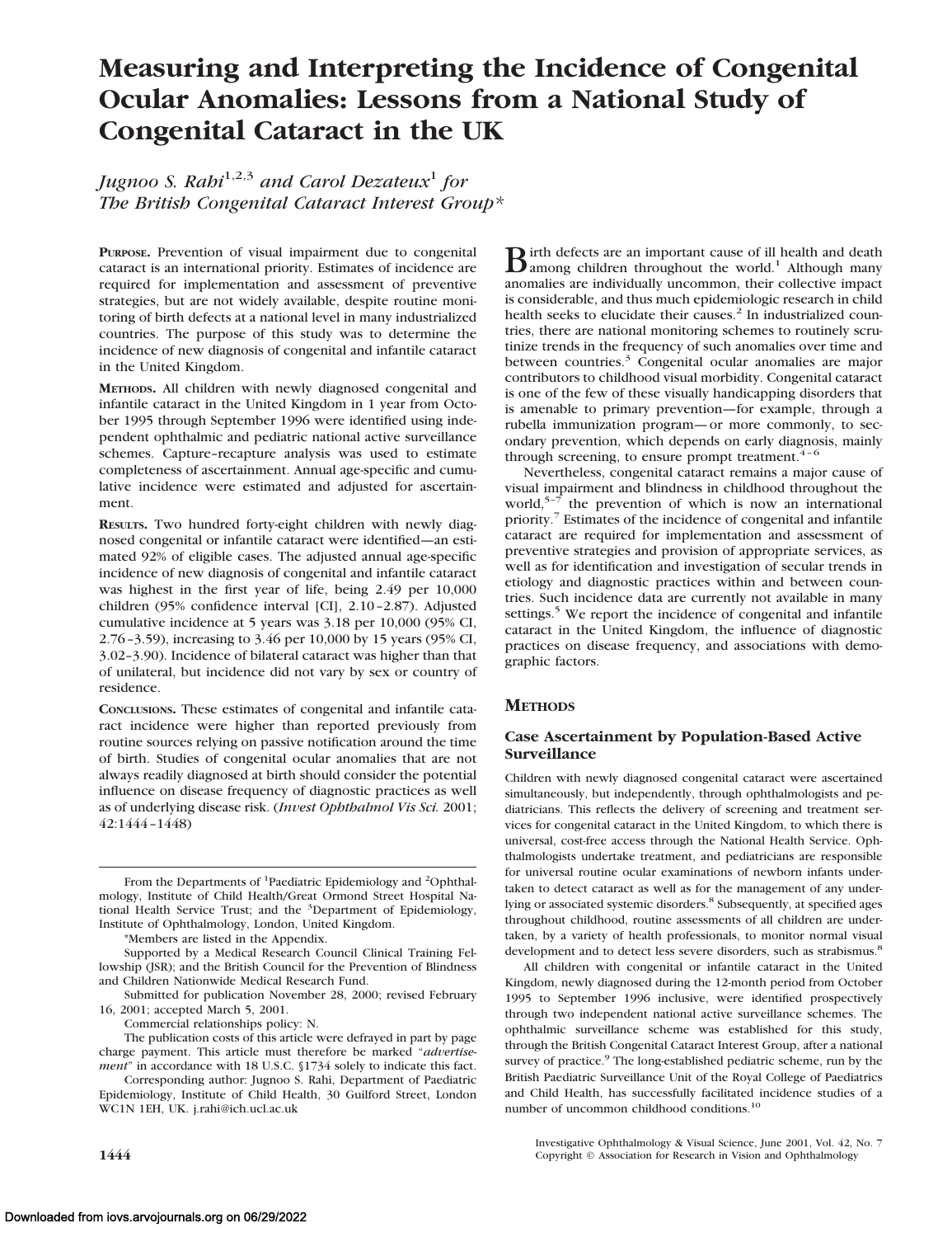For the duration of the study, pediatricians were sent reporting cards monthly and ophthalmologists every 2 months, with which to notify of new cases (as defined in the next section) or to confirm that no new cases had been identified. Independence between the two schemes was maintained throughout in all aspects, including the notification procedure, data collection, and other communication with reporting clinicians.

#### **Case Definition**

Because the clinical management of both congenital and infantile cataract is the same, these terms are usually used interchangeably in clinical practice,<sup>4</sup> although standard disease classification systems<sup>11</sup> distinguish between these and further subcategories of cataract occurring in the first year of life. Thus, a clinical case definition was adopted for this study. Clinicians were asked to notify any child, aged 15 years or less and born in the United Kingdom, with newly diagnosed congenital or infantile cataract, irrespective of treatment undertaken. Children who died after diagnosis were eligible. Notified children in whom cataract was diagnosed after the age of 1 year were eligible for inclusion only if, on review, the cataracts were confirmed to be due to a congenital cause or had specific ophthalmic features indicative of early onset, such as cataract morphology (e.g., polar cataract), associated congenital ocular anomaly (e.g., persistent hyperplastic primary vitreous), or presence of nystagmus. Only children with visually significant cataract were eligible. Those with minor lens opacities or in whom cataract was acquired—for example as result of trauma, uveitis, irradiation, or drugs—were excluded.

## **Data Collection**

After notification of a new case, the reporting clinician was sent a form requesting detailed information about the patient. This included unique identifiers, such as initials, date of birth, gender, eye(s) affected, and country of residence, to allow matching of cases notified by both surveillance schemes, together with age at diagnosis and underlying or associated cause(s) of cataract. Up to two reminders were sent to nonresponding clinicians at eight-week intervals.

#### **Analysis**

Cumulative incidence (risk) and the annual age-specific incidence (rate) of new diagnosis of congenital and infantile cataract were estimated, together with their 95% confidence intervals (CIs), for all cases combined and according to laterality, sex, and country of residence at diagnosis, using the method of Breslow and Day.<sup>12</sup> Incidence estimates in the first year of life were calculated from the ratio of new cases to total annual live births, and for other ages from the ratio of new cases to the midyear population of children in each age group. During the study period, there were 735,000 live births in the United Kingdom: 615,000 in England, 61,000 in Scotland, 35,000 in Wales, and 24,000 in Northern Ireland.<sup>13</sup> Of the10.63 million children between 1 and 15 years living in the United Kingdom during this time, 8.82 million were resident in England, 0.91 million in Scotland, 0.53 million in Wales, and 0.37 million in Northern Ireland.<sup>13</sup>

It is important to measure undercounting in studies of rare conditions to ensure accurate estimation of disease frequency. Capture– recapture analysis is a recognized method for quantifying underascertainment and provides a means of adjusting estimates of frequency appropriately.<sup>14</sup> Two-source capture-recapture analysis<sup>14-16</sup> was used to assess completeness of ascertainment by active surveillance, as reported in detail elsewhere.<sup>9</sup> An estimate was made of the number of eligible cases not identified by either surveillance scheme, based on the closed population, effectively a birth cohort, of children born in 1995 or 1996 and in whom cataract was diagnosed by 12 months of age.

Method of calculation of ascertainment-corrected number of cases using two-source capture-recapture analysis $15,17$ 

where *N* is total (ascertainment-corrected) number of cases in the population, *a* is cases reported by both schemes, *b* is cases reported by the pediatric scheme only, and *c* is cases reported by the ophthalmic scheme only as follows

|                                     |     | Reported by Ophthalmic |                                |
|-------------------------------------|-----|------------------------|--------------------------------|
|                                     |     |                        | Scheme                         |
|                                     |     | Yes                    | No                             |
| Reported by the pediatric<br>scheme | Yes | a                      |                                |
|                                     | No  | c                      | d (true unidentified<br>cases) |

Method for calculating confidence intervals for ascertainmentadjusted estimate of total number of cases<sup>15,16</sup>

$$
Var(N) = \frac{[(a+b+1)(a+c+1)(b)(c)]}{(a+1)^2(a+2)}
$$
(2)

and 95% confidence intervals =  $N \pm 1.96$  [ $\sqrt{Var(N)}$ ].

This was used to derive rates adjusted for ascertainment for this age group. In the absence of a formal estimate of ascertainment of older children,<sup>9</sup> this adjustment factor was also applied to incidence rates for children older than 1 year. Analyses were undertaken by computer (SAS ver. 6.11; SAS Institute, Cary NC).

The study protocol was approved by the Research Ethics Committee of the Institute of Child Health/Great Ormond Street Hospital and conformed to the Declaration of Helsinki for research involving human subjects.

#### **RESULTS**

In 1 year from October 1995, 248 children with newly diagnosed congenital or infantile cataract were notified. Of these, 161 (65%) had bilateral disease, 118 (48%) were girls, and 136 (55%) had isolated cataract—that is, not associated with another ipsilateral ocular anomaly or a systemic disorder. Age at diagnosis was missing in 10 cases, thus complete data for incidence estimation were available for 238 (96%) children. Of these, five children, all with bilateral cataract associated with a systemic disorder, died shortly after diagnosis. Although the median age at diagnosis was 10 weeks, cataract was diagnosed in 70 (30%) children after their first birthday.

The risk (cumulative incidence) of congenital and infantile cataract increased from 2.29 per 10,000 (95% CI, 1.94–2.64) by 1 year of age to 2.93 per 10,000 (95% CI, 2.54–3.31) by 5 years and was 3.19 per 10,000 (95% CI, 2.79–3.59) by 15 years (Table 1). At all ages, the risk of bilateral disease was higher than that of unilateral. There were no sex differences in risk. The highest risk was among children living in England; however, due to the small number of children resident outside England, the 95% CIs for risk estimates by country overlapped.

The annual rate (age-specific incidence) of new diagnosis of congenital and infantile cataract was highest in the first year of life, being 2.29 per 10,000 children (95% CI, 1.94–2.64; Table 2). The rate decreased with increasing age in a similar fashion for bilateral and unilateral disease, among boys and girls, and by country of residence. All estimated rates for children in the oldest age group were based on small numbers, resulting in overlapping 95% CIs.

Capture–recapture analysis indicated that 92% (95% CI, 86– 99%) of all children with cataract diagnosed in the first year of life had been ascertained.<sup>9</sup> Based on this, the ascertainmentadjusted incidence of cataract in the first year of life in the United Kingdom was estimated to be 2.49 per 10,000 children (95% CI, 2.10–2.87; Table 3). By the age of 5 years, the adjusted risk was 3.18 per 10,000 (95% CI, 2.76–3.59), increasing to 3.46 per 10,000 (95% CI, 3.02–3.90) by the age of 15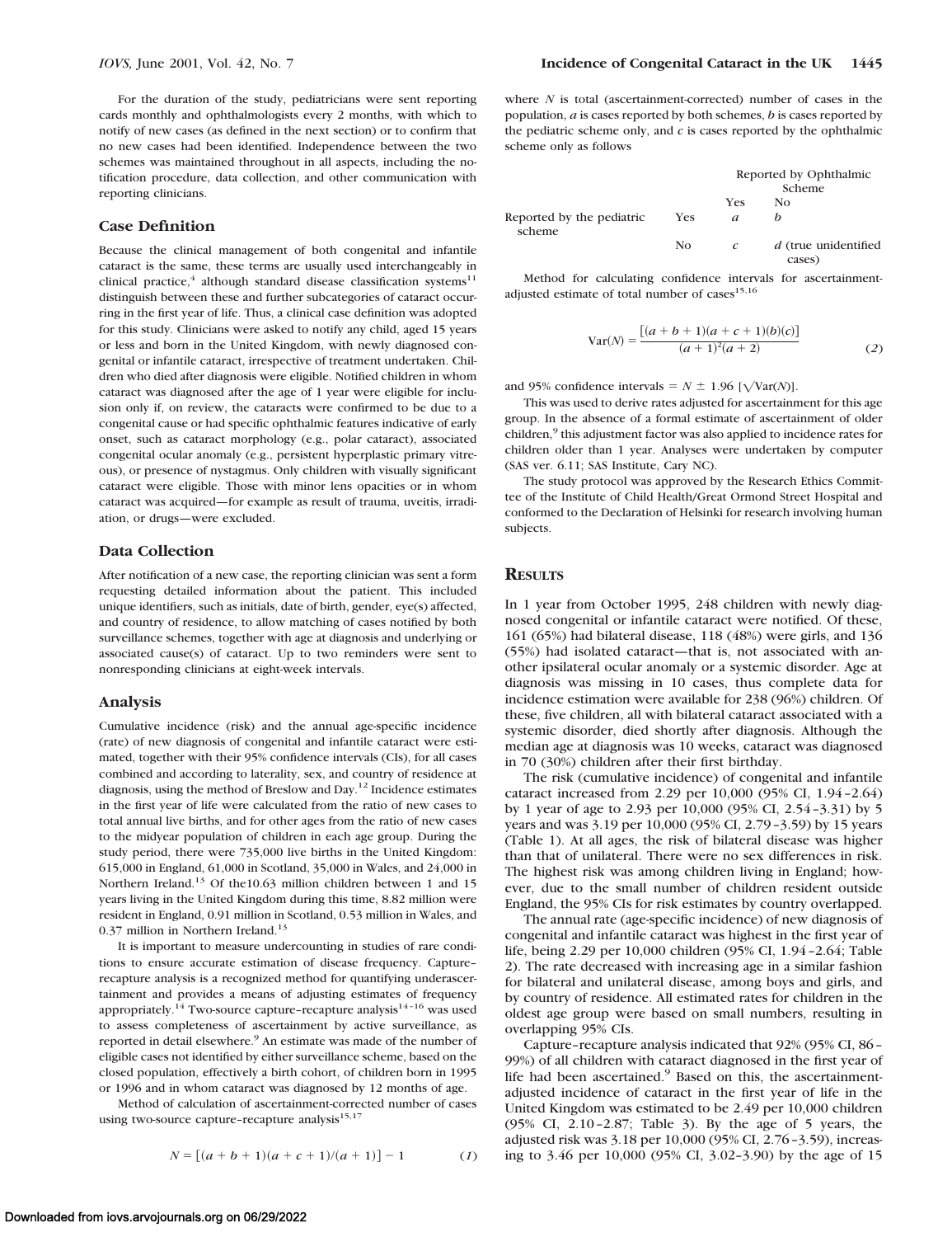|  |  | TABLE 1. Risk (Cumulative Incidence) of Congenital and Infantile Cataract in the United Kingdom |  |  |  |  |  |  |  |  |  |  |  |
|--|--|-------------------------------------------------------------------------------------------------|--|--|--|--|--|--|--|--|--|--|--|
|--|--|-------------------------------------------------------------------------------------------------|--|--|--|--|--|--|--|--|--|--|--|

|                  | By 1 Year     |               | By 5 Years |               | By 15 Years |               |  |
|------------------|---------------|---------------|------------|---------------|-------------|---------------|--|
|                  | $Risk^*(n)$ † | 95% CI        | Risk(n)    | 95% CI        | Risk(n)     | 95% CI        |  |
| All (unadjusted) | 2.29(168)     | $1.94 - 2.64$ | 2.93(218)  | $2.54 - 3.31$ | 3.19(238)   | $2.79 - 3.59$ |  |
| By laterality    |               |               |            |               |             |               |  |
| Bilateral        | 1.47(108)     | $1.19 - 1.74$ | 1.90(141)  | 1.59-2.21     | 2.10(156)   | $1.77 - 2.43$ |  |
| Unilateral       | 0.82(60)      | $0.60 - 1.04$ | 1.04(77)   | $0.80 - 1.28$ | 1.10(82)    | $0.86 - 1.34$ |  |
| By sex           |               |               |            |               |             |               |  |
| Female           | 2.31(83)      | $1.81 - 2.81$ | 2.95(107)  | 2.38-3.52     | 3.12(113)   | $2.55 - 3.69$ |  |
| Male             | 2.26(85)      | $1.79 - 2.74$ | 2.92(111)  | $2.37 - 3.47$ | 3.28(125)   | $2.71 - 3.85$ |  |
| By country       |               |               |            |               |             |               |  |
| England          | 2.47(152)     | $2.08 - 2.86$ | 3.14(195)  | $2.71 - 3.57$ | 3.39(211)   | 2.94-3.84     |  |
| Scotland         | 1.64(10)      | $0.62 - 2.66$ | 2.10(13)   | $0.97 - 3.23$ | 2.41(15)    | $1.19 - 3.53$ |  |
| Wales            | 0.86(3)       | $0.0 - 1.82$  | 1.39(5)    | $0.18 - 2.62$ | 1.39(5)     | $0.18 - 2.62$ |  |
| Northern Ireland | 1.25(3)       | $0.0 - 2.66$  | 2.03(5)    | $0.25 - 3.81$ | 2.79(7)     | $0.73 - 4.85$ |  |

\* Per 10,000 children in each age group.

† Number of cases.

§ If 10 cases with missing age at diagnosis are included, then cumulative incidence by age 15 years is 3.33 per 10,000 children.

years, or 3.62 per 10,000 (95% CI, 3.17–4.06) if the 10 children with missing age at diagnosis are included.

#### **DISCUSSION**

The findings of this study indicate that currently almost 3 children of every 10,000 born in the United Kingdom each year will have congenital or infantile cataract diagnosed by their first birthday. Two of every three of these children will have bilateral cataract, which has greater visual impact. Although new diagnosis after this age is less common, 1 further child of every 10,000 will have cataract diagnosed by the age of 15 years. Thus, assuming that all children are diagnosed by 15 years, a given child with congenital or infantile cataract in the United Kingdom has a 72% probability of cataract being diagnosed by his or her first birthday, increasing to 92% by the age of 5 years.

In this study, the use of two active surveillance systems to identify incident cases, together with capture–recapture analysis to assess completeness of ascertainment, has allowed reliable estimates of both risk and rate of new diagnosis of congenital and infantile cataract to be determined. These apply to the population of children born in the United Kingdom in the past 15 years, who were subject to both the prevailing etiologic factors and established screening and diagnostic practices<sup>8</sup> for this disorder during that time, which we have assumed to be stable, to estimate cumulative incidence from a cross-sectional study. Given that the method of identification or reporting of congenital disorders can bias estimates of frequency,  $18-23$  we suggest this approach may be effective in future studies of congenital anomalies in other settings.

Routine notification systems for monitoring congenital anomalies in large populations are well established in Europe and the United States. From these sources, the current annual birth prevalence of congenital or infantile cataract has been estimated to be approximately 1 per  $10,000$  total births.<sup>1,3</sup> These systems differ from those used in the present study to identify cases, in that they rely on passive reporting procedures, often around the time of birth and from a single source, which are prone to being incomplete, even for major anomalies that are obvious in early life.<sup>18,23</sup> Thus, the disparity between the findings of the present study and these routine data sources is likely to reflect differences in surveillance methods, completeness of ascertainment, and age range included. In contrast, the frequency of congenital cataract reported in previous special studies involving systematic and specific clinical examination of infants to identify congenital ocular anoma- $\text{lies}^{24}$  is similar to that found in the present study.

**TABLE 2.** Rate (Annual Age-Specific Incidence) of New Diagnosis of Congenital and Infantile Cataract in the United Kingdom

|                            | 0-1 Years     |               |            | $>1-5$ Years  | $>5-15$ Years |               |  |
|----------------------------|---------------|---------------|------------|---------------|---------------|---------------|--|
|                            | Rate* $(n)$ † | 95% CI        | Rate $(n)$ | 95% CI        | Rate $(n)$    | 95% CI        |  |
| All (unadjusted)           | 2.29(168)     | $1.94 - 2.64$ | 0.16(50)   | $0.10 - 0.22$ | 0.03(20)      | $0.02 - 0.04$ |  |
| By laterality              |               |               |            |               |               |               |  |
| <b>Bilateral</b>           | 1.47(108)     | $1.19 - 1.74$ | 0.11(33)   | $0.07 - 0.15$ | 0.02(15)      | $0.01 - 0.03$ |  |
| Unilateral                 | 0.82(60)      | $0.60 - 1.04$ | 0.05(17)   | $0.03 - 0.07$ | 0.01(5)       | $0.00 - 0.02$ |  |
| By sex                     |               |               |            |               |               |               |  |
| Female                     | 2.31(83)      | $1.81 - 2.81$ | 0.16(24)   | $0.10 - 0.28$ | 0.02(6)       | $0.01 - 0.03$ |  |
| Male                       | 2.26(85)      | $1.79 - 2.74$ | 0.16(26)   | $0.11 - 0.22$ | 0.04(14)      | $0.02 - 0.06$ |  |
| By country                 |               |               |            |               |               |               |  |
| England                    | 2.47(152)     | $2.08 - 2.86$ | 0.17(43)   | $0.12 - 0.22$ | 0.03(16)      | $0.01 - 0.04$ |  |
| Scotland                   | 1.64(10)      | $0.62 - 2.66$ | 0.11(3)    | $0.0 - 0.21$  | 0.03(2)       | $0.0 - 0.06$  |  |
| Wales                      | 0.86(3)       | $0.0 - 1.82$  | 0.13(2)    | $0.0 - 0.31$  | $\Omega$      | $\Omega$      |  |
| <b>Northern</b><br>Ireland | 1.25(3)       | $0.0 - 2.66$  | 0.20(2)    | $0.0 - 0.47$  | 0.08(2)       | $0.0 - 0.18$  |  |

\* Per 10,000 children in each age group per year.

† Number of cases.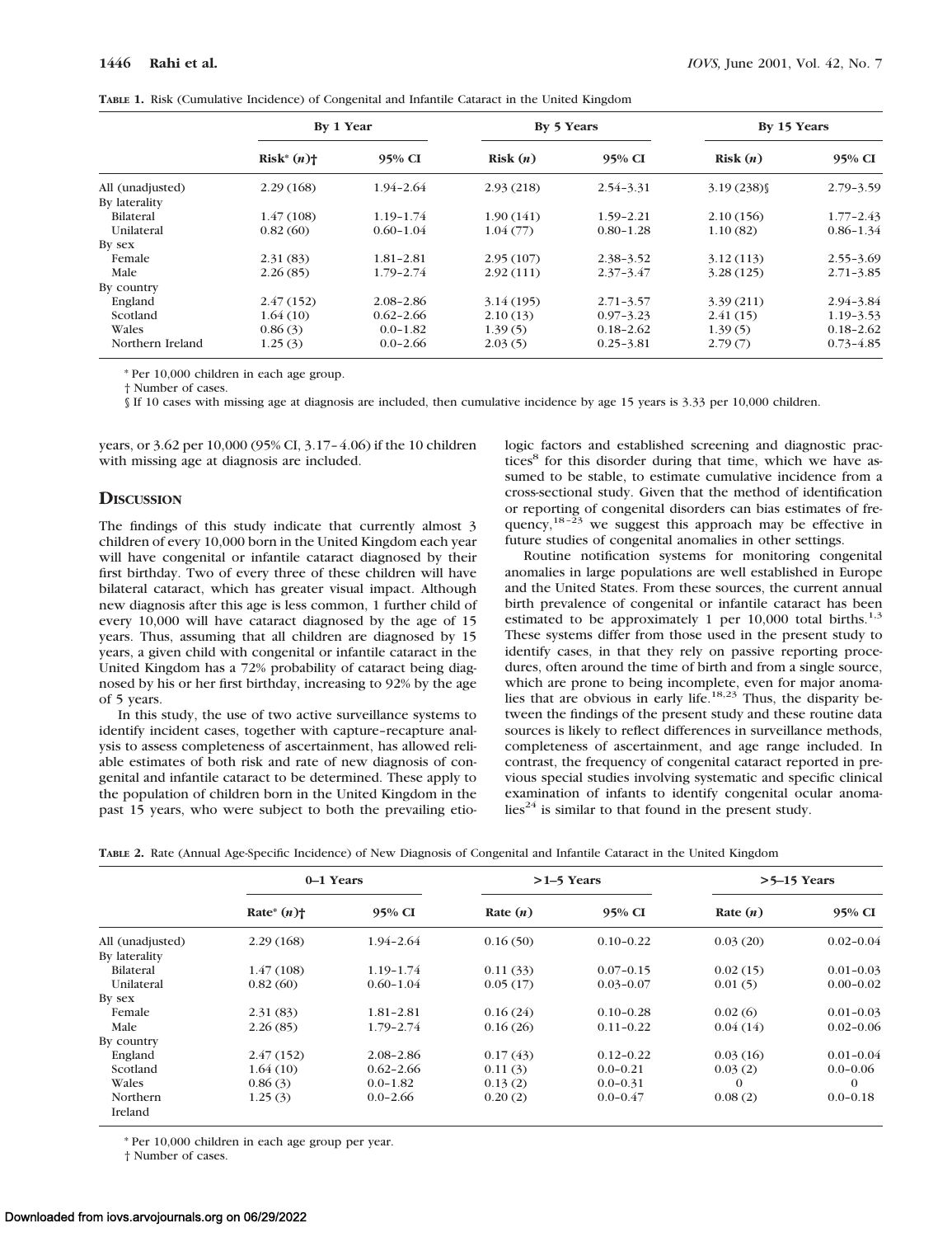|                         | By 1 Year | By 5 Years   | By 15 Years                                         |
|-------------------------|-----------|--------------|-----------------------------------------------------|
| Cumulative<br>incidence |           |              | 2.49 (2.10-2.87) 3.18 (2.76-3.59) 3.46 (3.02-3.90)* |
|                         | 0–1 Years | $>1-5$ Years | $>5-15$ Years                                       |
| Annual<br>age-specific  |           |              |                                                     |

incidence 2.49 (2.10–2.87) 0.17 (0.11–0.24) 0.03 (0.02–0.04)

Data are expressed as incidence per 10,000 children with 95% CI in parentheses.

\* If 10 cases with missing age at diagnosis are included, then annual adjusted cumulative incidence by age 15 years is 3.62 per 10,000 children (95% CI 3.17–4.06).

Birth prevalence is the measure of disease frequency most commonly used in monitoring congenital ocular anomalies. $1,3$ However, only half of the children in the present study were diagnosed by the age of 10 weeks, with 30% being diagnosed after the first year of life, suggesting that reliance on birth prevalence alone may underestimate total burden of disease in the population. The measures of disease frequency used in the present study, cumulative and annual age-specific incidence, reflect both underlying risk of disease and diagnostic practices and notification procedures.

Cumulative incidence to age 15 years of congenital cataract is an appropriate measure for comparing risk between different populations and, in the longer term, for monitoring secular trends within a population, with a view to identifying emerging causative factors or the impact of primary preventive strategies, such as an immunization program to reduce the risk of prenatally acquired rubella infection. For example, the higher estimates of cumulative incidence reported in longitudinal studies in North America in the 1950s and  $1960s^{25,26}$  are likely to reflect the high frequency, at that time, of relevant etiologic factors, including prenatal rubella infection.<sup>27</sup> This has since become a rare cause of congenital and infantile cataract in countries with effective immunization programs.<sup>28</sup> Such detailed longitudinal studies are difficult to perform, and there are no similar recent studies for comparison. Nevertheless there is scope for further research, using methods and case definition comparable to those of the present study, to allow comparison of cumulative incidence of congenital and infantile cataract between and within other countries.

We suggest that annual age-specific incidence of congenital cataract, reflecting patterns of diagnosis, may be useful in assessing secular trends in the performance of the screening program for congenital and infantile cataract within a country, assuming a relatively constant etiologic pattern and ascertainment-adjusted estimates. Similarly, it may be of use in comparing the outcomes of screening strategies between countries with similar health care systems and risk factors for congenital cataract. Furthermore, this measure may be useful for assessing diagnostic practices regarding other congenital conditions that are not always readily recognized at birth, such as congenital sensorineural hearing loss and congenital heart disease.

In the present study, bilateral disease was almost twice as common as unilateral disease at all ages. It is possible that unilateral cataract is less readily diagnosed than bilateral disease. However, investigation of the timing, mode, and context of detection did not reveal any differences between bilateral and unilateral cases in the present study.<sup>29</sup> This suggests that observed differences in incidence by laterality are unlikely

to be due to diagnostic patterns. Although there are few sources with which to compare these findings directly, it is probable that bilateral disease is more common than unilateral in the United Kingdom, reflecting differences in relevant etiologic factors. The similar incidence of cataract among boys and girls concurs with current knowledge about hereditary  $\text{cataract}^{4,6,30}$  and with investigations of other congenital ocular anomalies.<sup>24,31,32</sup> Although no clear geographical variations emerged in the present study, small area geographical variations in congenital ocular anomalies have been postulated in relation to potential environmental risk factors.<sup>6,30-33</sup>

Cataract in infancy confers life-long morbidity.<sup>6,30</sup> The estimated 200,000 children blind in the world from congenital cataract represent a burden of 12 million person-years of blindness,<sup>5</sup> and this disorder accounts for approximately 4% of blindness in adults in industrialized countries.<sup>34</sup> Thus prevention of childhood visual impairment due to congenital cataract is a priority of the World Health Organization's new international initiative for the elimination of avoidable blindness by 2020.7

The estimates of risk and rate of congenital and infantile cataract in the present study are relevant to implementation and evaluation of preventive strategies. Epidemiologic studies of congenital anomalies, which may be individually uncommon, are challenging but are an important first step toward reducing their considerable combined impact on the health of children.<sup>2</sup> We suggest that sole reliance on birth prevalence should be avoided, whenever possible, in future research on congenital anomalies that are not always readily diagnosed at birth. Consideration should be given to the relative influences on apparent disease frequency of both underlying risk of disease and patterns of diagnosis.

#### *Acknowledgments*

The authors thank all clinicians who contributed information; the Executive Committee of the British Paediatric Surveillance Unit for the opportunity to conduct the study; and David Taylor and Catherine Peckham for their support of this study and for comments on an earlier draft of the manuscript.

#### *References*

- 1. US Department of Health and Human Services. *Congenital Malformations Surveillance and Teratology.* 1993;48:545–709.
- 2. Wilcox AJ. The health of our children. *Am J Epidemiol.* 1999;150: 665–666.
- 3. EUROCAT Working Group. Surveillance of congenital anomalies 1980–1990. EUROCAT Report 5. Brussels: European Register of Congenital Anomalies in Text Working Group; 1993.
- 4. Lambert SR, Drack AV. Infantile cataracts. *Surv Ophthalmol.* 1996; 40:427–458.
- 5. Foster A, Gilbert C. Epidemiology of visual impairment in children. In: Taylor D, ed. *Paediatric Ophthalmology.* 2nd ed. London: Blackwell Science; 1997:3–12.
- 6. Taylor D. Congenital cataract: the history, the nature and the practice: The Doyne Lecture. *Eye.* 1998;12:9–36.
- 7. Thylefors B. A global initiative for the elimination of avoidable blindness. *Am J Ophthalmol.* 1998;125:90–93.
- 8. Hall DM. Health for all children. In: Hall, DM *Report of the Third Joint Working Party on Child Health Surveillance*. 3rd ed. Oxford, UK: Oxford University Press; 1996.
- 9. Rahi JS, Dezateux C, for the British Congenital Cataract Interest Group. Capture–recapture analysis of ascertainment by active surveillance in the British Congenital Cataract Study. *Invest Ophthalmol Vis Sci.* 1999;40:236–239.
- 10. British Paediatric Surveillance Unit. *British Paediatric Surveillance Unit 13th Annual Report 1999–2000.* London: Royal College of Paediatrics and Child Health, UK; 2000.